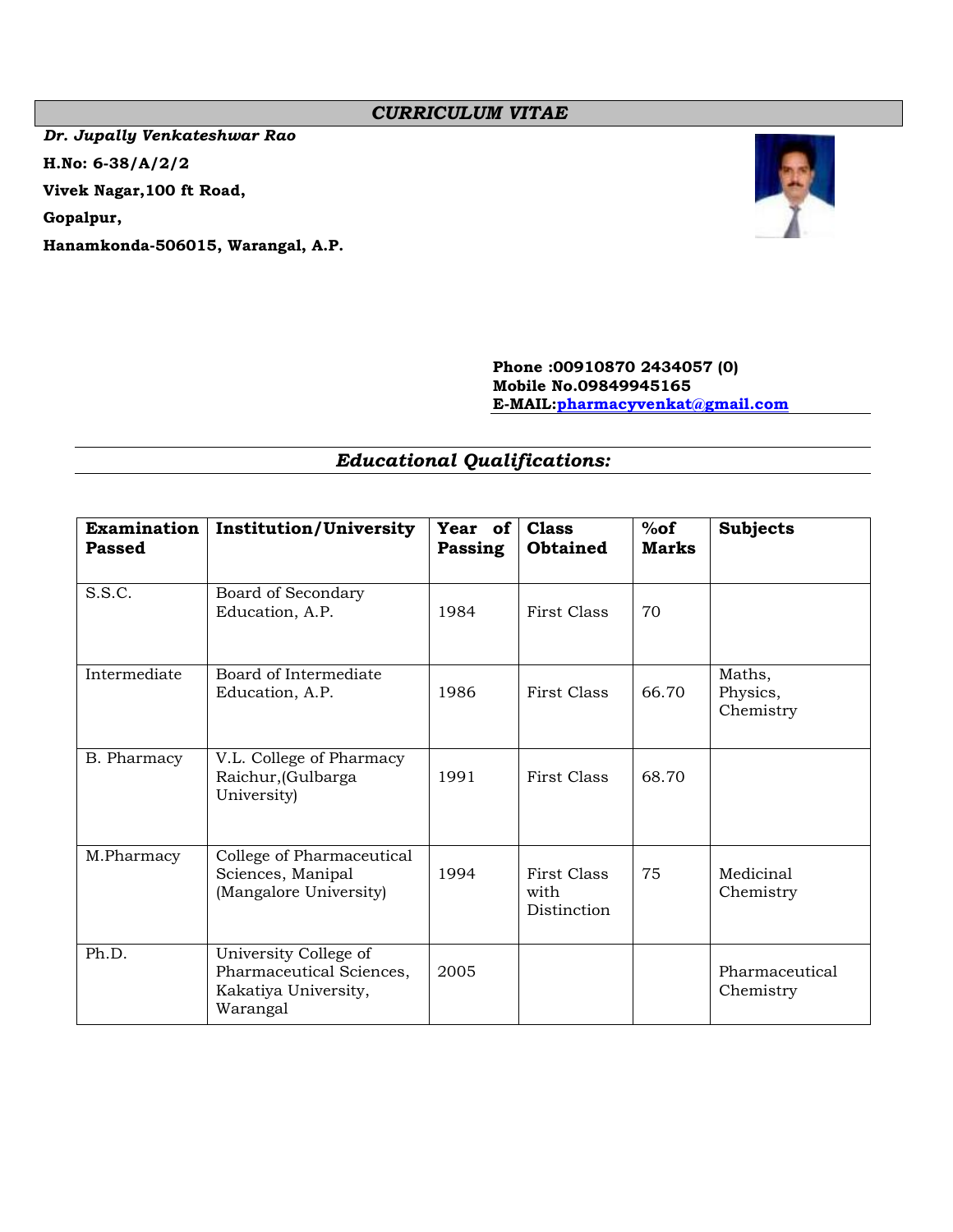### *PROFESSIONAL EXPERIENCE*

**M.Pharmacy – 11 Years B.Pharmacy – 20 Years D.Pharmacy – 1 Year**

- ➢ Worked as a Lecturer at **Bahubali College of Pharmacy, Shravan belagola** for D.Pharmacy course from **01-06-1991 to 30-09-1992.**
- ➢ Worked as Asst.Professor, **SAC College of Pharmacy, B.G.Nagara** for B.Pharmacy course from **01- 06-1994 to 01-08-1998.**
- ➢ Working as Professor & Principal at **Talla Padmavathi College of Pharmacy, Warangal** for B.Pharmacy, M.Pharmacy, Pharm.D & Pharm.D (P.B) Courses from **02-08-1998 to till date**.

| <b>RESEARCH AREA</b>                       |                      |                                |  |
|--------------------------------------------|----------------------|--------------------------------|--|
| No. of M.Pharm. students guided<br>➤       | $\ddot{\cdot}$       | 52                             |  |
| No. of M.Pharm. students guiding<br>➤      | $\ddot{\cdot}$       | 06                             |  |
| No. of students for Ph.D. in Progress<br>➤ | $\ddot{\phantom{a}}$ | 02                             |  |
| No. of Students awarded for Ph.D.<br>➤     | $\ddot{\phantom{a}}$ | 10                             |  |
| No. of Papers Presented<br>➤               | $\ddot{\phantom{a}}$ | 27                             |  |
| No. of Publications<br>➤                   | $\ddot{\cdot}$       | 96                             |  |
| No. of Ongoing Projects<br>➤               | $\ddot{\cdot}$       | 01 (AICTE-MODROB Project-2013) |  |

# *List of Research Publications*

- *1. B.Gopalkrishna, N. Raghunandan, V,J.Rao, Sanjay Bari, B. Srinivas, A.Venkatesham and M. Sarangapani "Synthesis and anti-inflammatory activity of some new benzoxazole Schiff bases" Indian Drugs, 42(6), 2005,369.*
- *2. B.Gopalkrishna, A.Venkatesham, B. Srinivas, J.Venkateshwar Rao and M. Sarangapani "Synthesis of5-(2 substitutedbenzoxazol- 5-yl)- 2- methylthio/benzylthio/arylaminocarbonylmethylthio-1,3,4-thiadiazoles as antiinflammatory agents" Indian, J.Het.Chem. 15, 2005,109.*
- *3. K.Meenakshi, J.Venkateshwar Rao, Sanjay Bari and M.Sarangapani "Synthesis and Antimicrobial activity of 1-N-piperidinomethylisatin-3-[N-(quinolin-8-yloxy) acetyl] hydrazones" Indian J. of Het. Chemistry .16, 2006, 21.*
- *4. U.Srinivasa,J.Venkateshwara Rao, A.M.Krupanidhi, and K.Shivanand, Antimicrobial activity of leaves of justicia beddomei Indian journal of natural products. 22(3), 2006, 35.*
- *5. U.Srinivasa, J.Venkateshwar Rao, A.M.Krupanidhi and K.Shivanand. Anti -inflammatory activity from leaves of justicia beddomei Journal of biomed. 1 (3), 2006,243.*
- *6. U.Srinivas, J. Venkateshwar Rao, A.M. Krupanidhi and Y. Srinivas Anthelmintic activity of leaves of clerodemdrum phlomidis Indian journal of natural products.22(4),2006,28.*
- *7. U.Srinivas, J.Venkateshwar Rao, A.M.Krupanidhi and S.Shanmukhappa. Anthelmintic activity of leaves of justicia beddomei Ancient Science of life. 26 (3 & 4), 2007, 1.*
- *8. U.Srinivas, J.Venkateshwar Rao, A.M.Krupanidhi and K.Divakar. Antibacterial activity of successive extracts clerodendrum pholomidis leaf biomed, 2 (1), 2007, 47-49.*
- *9. U.Srinivasa,J.Venkateshwara Rao, A.M.Krupanidhi and P.R.Sathesh Babu,"Analgesic activity of leaves of clerodendrum phlomidis". J.Res.Educ.Indian.Med.,XIII,(4),2007, 23-25. (International quarterly journal).*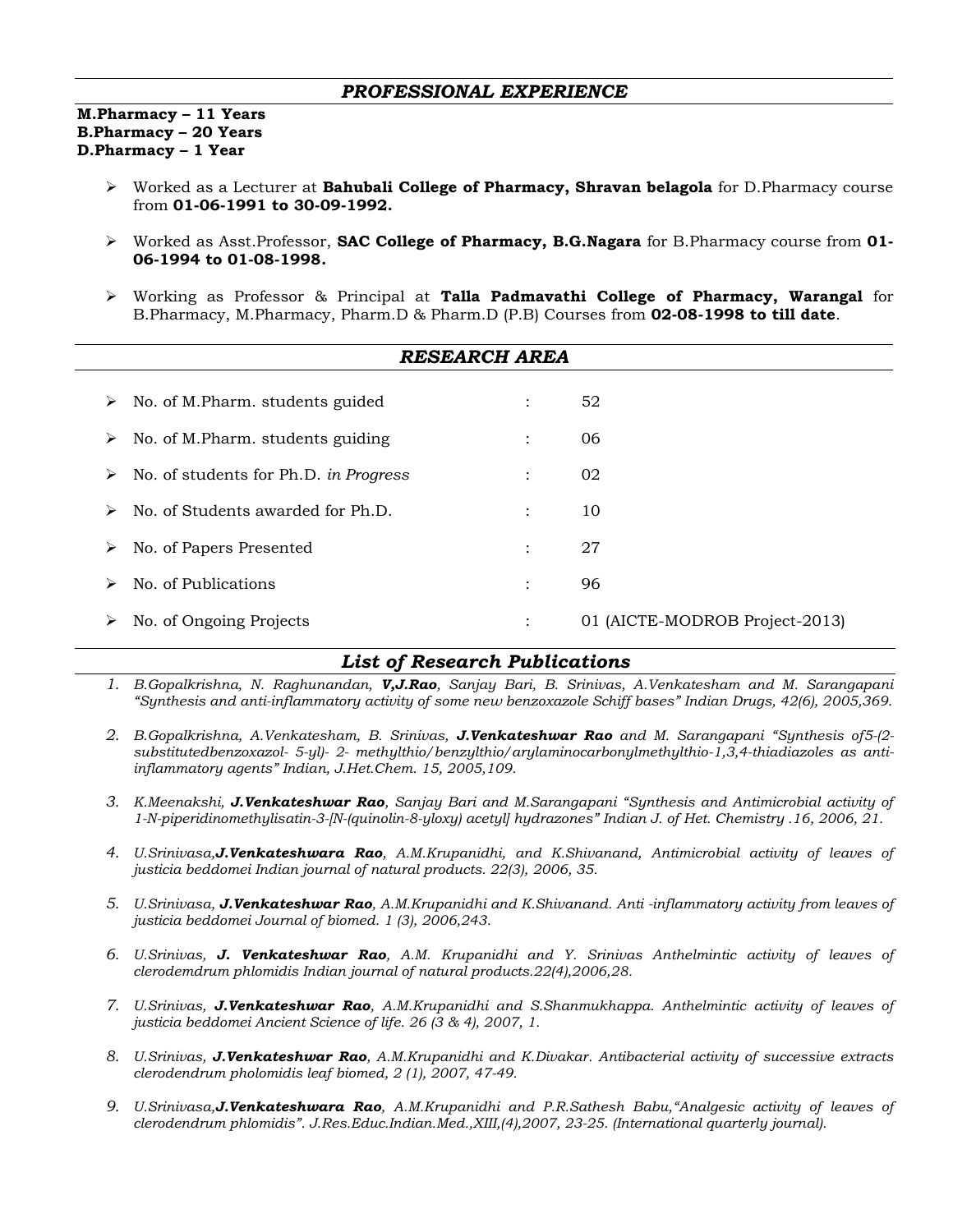- *10. J. Venkateshwar Rao\*, M. Sarangapani, "Isatin-3-[N2-(2-N, N-dialkylamino methyl benzoxazol-5-carbonyl)] hydrazones: Synthesis and biological activity"., International journal of chemical sciences, 5 (5), 2007, 2161.*
- *11. J. Venkateshwar Rao\*, M. Sarangapani, "Synthesis and Evaluation of some new isatin Hydrazones for their Antibacterial, Antioxidant and Cytotoxic Activities". Asian journal of chemistry, 20 (7), 2008, 5331.*
- *12. J.Venkateshwar Rao\*, M. Sarangapani, "Synthesis of new isatin-3-[N2-(3-Arylideneamino- 4-hydroxybenzoyl)] hydrazones as antioxidant and cytotoxic agents" Asian journal of chemistry, 20 (7) 2008, 5341.*
- *13. U.Srinivas, J.Venkateshwar Rao, A.M.Krupanidhi and J.H.Mruthyunjaya. Antispasmodic activity of justicia beddomei (Clarke) Bennet leaves; Adv. Pharmacol.Toxicol. 9 (3), 2008, 157-159.*
- *14. G. Kiran, G. Rajyalakshmi, A. Rama Narsimha Reddy, J. Venkateshwar Rao and M.Sarangapani, Anticonvulsant Activity of Some Isatin -5-Sulphonamide Derivatives, Journal of pharmacy research, 1(3) 2009, 388-390*
- *15. U.Srinivas, J.Venkateshwar Rao, Anticonvulsation activity of justicia beddomei leaves extract; Indian Drugs 46(8) 2009, 61-63.*
- *16. G. kiran, G. Rajyalakshmi, B. Baburao, J.Venkateshwar Rao and M. Sarangapani, Free Radical Scavenging Activity of Some Isatin -5- Sulphonamide Derivatives, Pharmacologyonline, 2 (3), 2009.*
- *17. Nataraj K.S, Venkateshwara Rao J, Jayaveera KN And Madhu G, Synthesis of Some New (1,3,4) Oxadiazino- [6,5-B] Indole, Derivatives And their Biological Activity, Journal of Pharmacy and Chemistry, 3(4), 2009,109-112.*
- *18. Nataraj KS, Venkateshwara Rao J, Jayaveera KN, Anti Inflammatory and Analgesic Activity of Some New Indole Derivatives, (Pharmacology Online 3, 2009, 556-560.*
- *19. Nataraj K.S, Venkateshwara Rao J, Jayaveera, KN Srinivas Ampaty; Cytotoxic Activity Of Novel Isatin Derivatives,Pharmacology online 3, 2009, 938-942.*
- *20. Nataraj K.S., Venkateshwar Rao J, Jayaveera, KN Srinivas Kantham, Chindara. Anti Oxidant Activity Of New Indole Derivatives, Journal of chemical and pharmaceutical sciences 3(1), 2010,29-30.*
- *21. U.Srinivasa, J.Venkateshwara Rao, A.M.Krupanidhi and K.Divakar, "Anti-diabetic activity of justicia beddomei leaves Alloxan induced Diabetic rats, J.Res.educ. Indian med., XIV (2), 2008, 45-47.*
- *22. U.Srinivas. A.M. Krupanidhi, J.Venkateshwar Rao and S.Shannukhappa. Diuretic activity of ethanolic exterct of justicia beddomei leaves extract. Biomed 1 (4) 2007, 367-370.*
- *23. U.Srinivas, J.Venkateshwar Rao, A.M. Krupanidhi and S.Shannukhappa; analgesic activity of justicia beddomei leaf extract. Ancient Science of life XXVII (2), 2007, 14.*
- *24. U.Srinivas and J.Venkateshwar Rao, Analgesic activity of justicia beddomei leaf extract, Indian drugs 46(5), 2009,409.*
- *25. Sandeep Gummudavelly\*, Venkateshwar Rao J, Karunakar K, Shashikanth P & Chandramohan P.; Development And Characterization Of Fast Melting Tablets Of Donepezil Hcl Treating Senile Dementia Of The Alzheimer Type (Sdat), Int.J.Drug Dev. & Res., 2(3), 2010, 593-598.*
- *26. P. Shashikanth, G. Sandeep\*, K.Karunakar, J.Venkateshwar Rao; Hepatoprotective Activity Of Seabuckthorn Fruit Powder (Hippophae Rhamnoides) In Carbontetrachloride Challenged Rat Model; International Research Journal Of Pharmacy, 2 (4) 2011, 110-113.*
- *27. K.Baikuntha Prusty, J. Venkateshwar Rao, S.K.Subudhi, P.Anitha reddy , J.Raj Kumar; Anti Hyperglycemic Activity of Extracts of Leaves of Bauhinia Racemosa Lamk (Family-Caesalpineaceae) on Normal and Alloxan-Induced Diabetic Rats; International Journal of Pharmaceutical Research & Allied Sciences; 1(4), 2012,100-107*
- 28. Venkateshwarlu Eggadi, Umasankar Kulandaivelu, Sharvanabhava B S, **Venkateshwar Rao Jupally**; Screening of the Anticonvulsant Activity of Some Isatin Derivatives in Experimental Seizure Models and Its Effect on Brain GABA Levels in Mice; American Journal of Pharmacological Sciences, 1(3), 2013, 42-46.
- *29. Nataraj KS, Venkateswar Rao J,Jayaveera KN ,Synthesis and antimicrobial activity of new indole derivatives" International Journal Of Chemical Sciences(IJCS), 8(1), 2010, 609. (Imapact Facor 0.067).*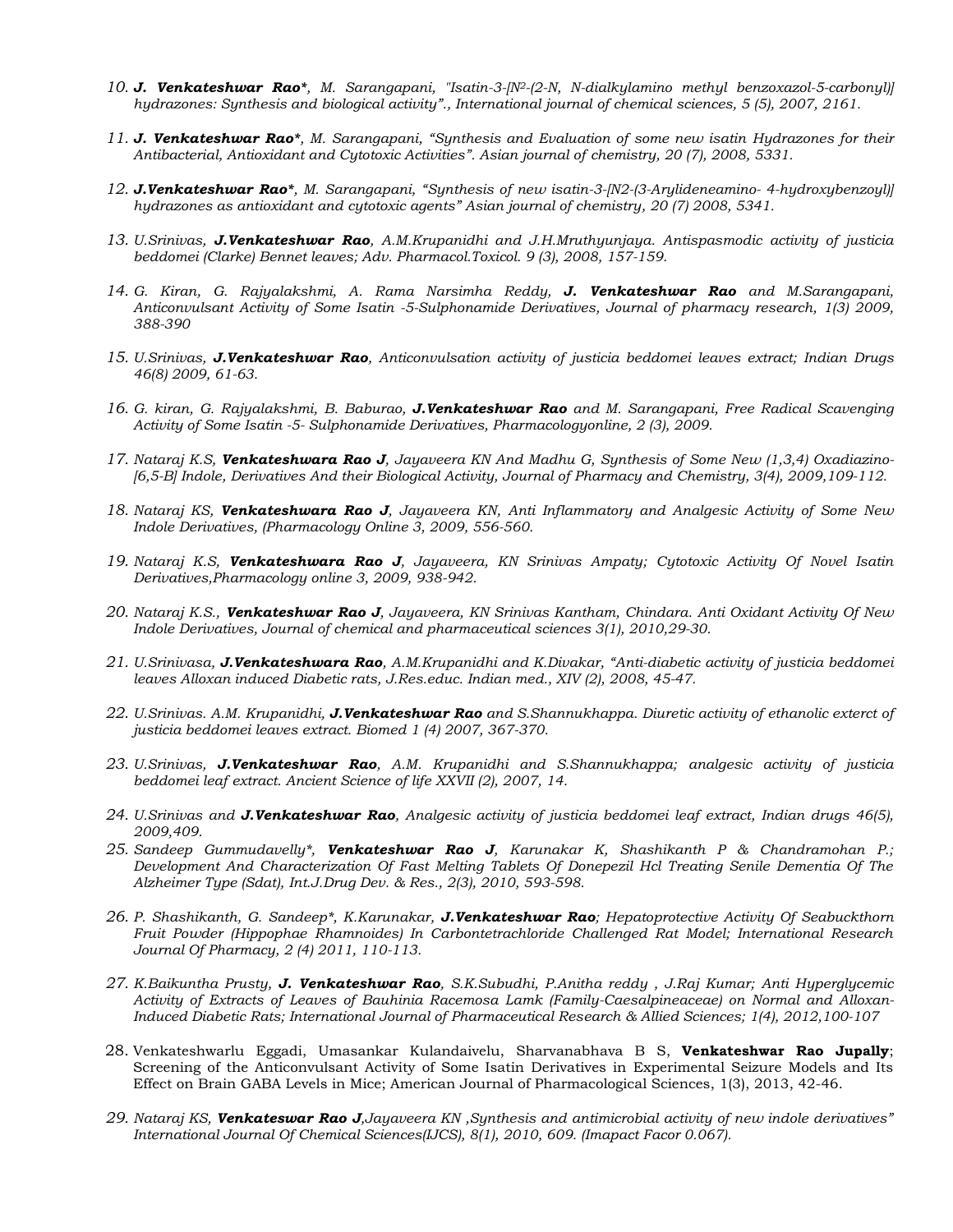- *30. Nataraj KS, Venkateswar Rao J,Jayaveera KN ,CNS activity of new indole derivatives, International Journal Of Chemical Sciences, 8(1) , 2010, 470. (Impact Factor 0.067).*
- *31. Nataraj KS, Venkateswar Rao J,Jayaveera KN ,CNS activity of some new 2-{(benzalamino-4- hydroxybenzyl) (1,3,4)- Oxadiazino[6,5-b]} Indole derivatives, Trade science Inc- organic chemistry :an Indian journal, 6(1), 2010, 1-4.*
- *32. Nataraj KS, Venkateswar rao J,Jayaveera KN,Diuretic activity of some novel isatin derivatives Jouranal of Pharmacy Research, 3(4), 2010, 863-865. (Impact Factor 2.36).*
- *33. Nataraj KS, Venkateswar Rao J, Jayaveera KN, Antihelminthic and analgesic activity of some new indole derivatives, Pharmacology online 2, 2010, 60-67 (Impact Factor 0.6).*
- *34. Nataraj KS, Venkateswar Rao J, Jayaveera KN, Anti hisatminic activity of new isatin derivatives Journal of chemical and pharmaceutical sciences, 3 (3), 2010, 170-171.*
- *35. Nataraj KS, Venkateswar Rao J, Jayaveera KN, Anti-convulsant activity of novel indole derivatives, International Journal of Applied Chemistry, 6 (2), 2010, 103-206.*
- *36. Nataraj KS, Venkateswar Rao J, Jayaveera KN, Anti helminthic and anti inflammatory activity of a novel series of new (1,3,4)oxadiazino-[6,5-b] indole derivatives. International Journal of Chemical Sciences, 8(2), 2010, 1269- 1277. (Impact Factor 0.067).*
- *37. P.Polireddy, S.Babuji, J.Venkateshwar Rao, B.Sridhar Reddy, S.K.Shabber; Evaluation of toxicological and adverse effects produced by losartan; Der Pharmacia letter, 4(3), 2012, 1027-1037.*
- *38. Satyanarayan Pattnaik, Kalpana Swain, Jupally Venkateshwar Rao, Nanosuspensions: A Strategy for Improved Bioavailability; International Journal of Pharmacy and Biological Sciences; 3(4), 2013, 324-327.*
- *39. K.Satyanarana Reddy, J.Venkateshwar Rao, Formulation and Development of Matrix tablets of Albendazole for Colon Targeted Drug Delivery; Indo American Journal of Pharmaceutical Research, 3(6), 2013, 4590-4596.*
- *40. V. Rajini priya, M. Aruna Devi\*, N. Raghunandan and J. Venkateshwar Rao, Synthesis and Screening method of New Isatin Derivatives, Journal of Pharma Research, 2(11), 2013, 03-05.*
- *41. G.Jayapal Reddy, J.Venkateshwar Rao and K.R.S.Sambasiva Rao, 2013, Enhancement of Bioavailability of Atorvastatin Calcium through gastric resident formulation approach, Int. J. Pharm. Biol. Sci., 3 (1), 636-654.*
- *42. G.Jayapal Reddy, J.Venkateshwar Rao and K.R.S. Sambasiva Rao, 2013, Design and evaluation of Atorvastatin Calcium mucoadhesive microspheres: A novel formulation approach to enhance the Oral Bioavailability, Int.J. Pharm, Biol. Chem.Sci., 2 (2), 20-31.*
- *43. Jayapal Reddy Gangadi, Venkateshwar Rao Jupally and K.R.S. Sambasiva Rao, 2014, Design and evaluation of a novel floating in situ gel for gastroretentive drug delivery of the narrow absorption window drug atorvastatin calcium, Int. J. Pharm. Res. Biomed Analysis., 3 (1), 14-27.*
- *44. S. Manjula, M. Aruna Devi, N. Raghunandhan and J. Venkateshwar Rao; Synthesis and Pharmacological Screening of Some New Benzimidazole Derivatives; Asian J. Research Chem. 4(1): 2011,01-04.*
- *45. J Venkateshwar Rao, Jayapal Reddy Gangadi\*, Satish Kumar M, Venu K, K N Jayaveera; Formulation and evaluation of mucoadhesive microspheres for intra -nasal delivery International Journal of Pharmacy and Technology, 2 (4), 2010, 1158-1198.*
- *46. Jayapal Reddy G, Satish Kumar M\*, Venkateshwar Rao J, Venkateshwarlu E, Naresh K ; Synthesis and biological evaluation of pyrido (2,3-D) pyrimidine-carboxylate derivatives; Res J Pharm Biol Chem Sci – 2(1), 2011, 205-212.*
- *47. Ch Suresh\* , J Venkateshwar Rao, KN Jayaveera, G Jayapal Reddy; Synthesis of 2-hydrazino benzothaizoles-2-amino-(4-substituted)-acetanilides for anti oxidant activity, International Journal of Pharmacy and Biological Sciences (ISSN: 2230-7605), 1(4), 2011, 409-413.*
- *48. Santosh Kumar.M\*, Venkateswara Rao.J, Rajesh.P; Development and Validation of Analytical Technique for Antiretrovirals by High Performance Liquid Chromatography (HPLC), International Journal of Pharmacy and Biological Sciences (ISSN: 2230-7605), 1 (4), 2011, 601-605.*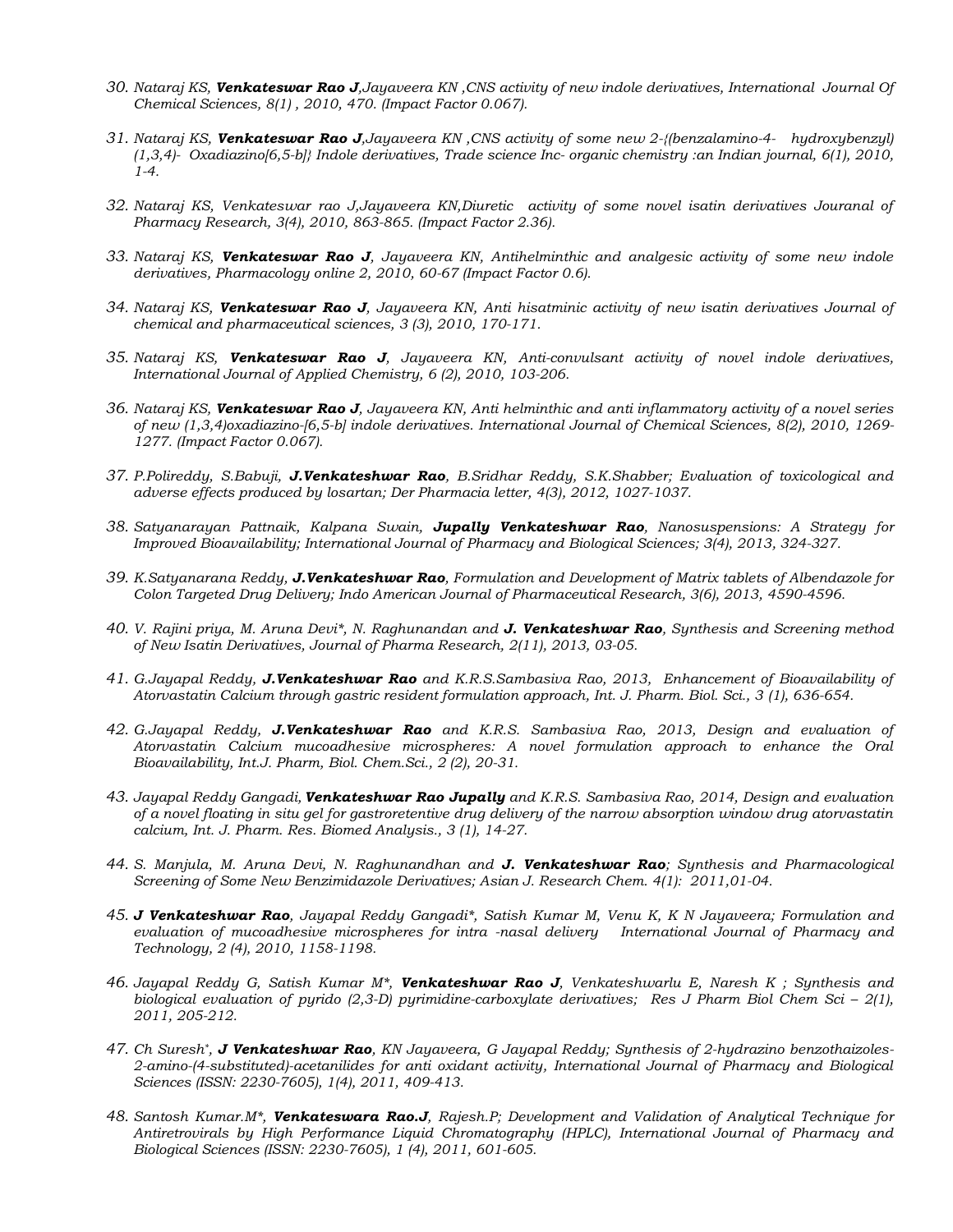- *49. Santosh Kumar.M\*, Venkateswara Rao. J, Rajesh. P; Development and Validation of Analytical Technique for Anti-Hypertensives by High Performance Liquid Chromatography (HPLC), International Journal of Pharmacy and Biological Sciences (ISSN: 2230-7605), 2(1), 2012, 173-176.*
- *50. Nagi Reddy N, Venkateshwara Rao J; New Validated RP-HPLC Method for the Simultaneous Estimation of Niacin and Its Metabolite 1-Methylnicotinamide in Rat Plasma, International Journal of Pharmacy and Biological Sciences (ISSN: 2230-7605), 1(4), 2011, 479-483.*
- *51. D Adukondalu\* , P S Malathy, J Venkateshwar Rao, Y Madhusudan Rao, Development and Validation Of HPLC Method For Detection Of Pioglitazone Hydrochloride In Dosage Forms, International Journal of Pharmacy and Biological Sciences (ISSN: 2230-7605),1(4), 2011, 474-478.*
- *52. K.Karunakar\*, G. Jayapal Reddy, A.Sukumar, J. V. Rao, Y. Surendra; Formulation and in vitro Evaluation of Gastroretentive Oral Matrix Tablets of Potential Anti- HIV Agent, International Journal of Pharmacy and Biological Sciences (ISSN: 2230-7605) 1(4), 2011, 593-600.*
- *53. Srikanth Gurrala, J. Venkateshwar Rao, T. Manish Kumar, D. KumaraSwamy ; Synthesis Of Some Novel Bis Type 2-Mercapto Benzimidazole Derivatives, International Journal of Pharmacy & Therapeutics, 1(2), 2010, 92- 97.*
- *54. Manish Kumar T, Gurrala Srikanth, Vandana Pamulaparthya,J. Venkateshwar Rao, KRS. Sambasiva Rao; Development and validation of HPLC-UV method for the estimation of fenofibrate in human plasma, Journal of Pharmacy Research 2011, 4(10).*
- *55. Manish Kumar T, Gurrala Srikanth, Vandana Pamulaparthya, Dr. J. Venkateshwar Rao, KRS. Sambasiva Rao; Development and validation of HPLC-UV method for the estimation of 0xaprozin in human plasma, Journal of Pharmacy Research 2011, 4(11), 4202-4204.*
- *56. T. Manish Kumar, Gurrala Srikanth, J. Venkateshwar Rao, KRS. Sambasiva Rao; Development and validation of HPLC-UV method for the estimation of Levofloxacin in human plasma; International Journal of Pharmacy and Pharmaceutical Sciences, ISSN- 0975-1491,3 (2), 2011,247-250. .*
- 57. T. Manish Kumar\*, Gurrala Srikanth, Vandana Pamulaparthy, **J. Venkateshwar Rao**, KRS. Sambasiva Rao; Development *and validation of HPLC-UV method for the estimation of zaltoprofen in human plasma, Journal of Pharmacy Research, 4(10), 2011.*
- *58. Manish Kumar Thimmaraju, Khaggeswar Bheemanapally, J. Venkateshwar Rao, KRS. Sambasiva Rao and Raghunandan Nerella; Quantitative determination of Cimetidine in both bulk and formulations using neutralization titrations, Journal of Applied Pharmaceutical Science 02 (01); 2012: 119-122.*
- *59. Manish Thimma Raju, Srikanth Gurrala, J. Venkateshwar Rao, K.R.S. Sambasiva Rao;Development & Validation of HPLC-UV Method for the Estimation of Eprosartan In Human Plasma, International Journal of Pharmacy and Pharmaceutical Sciences (ISSN- 0975-1491),3(2), 2011, 191-194.*
- *60. Suresh Ch, Venkateshwara Rao J, Jayaveera KN; Synthesis Of 4–(2'–Substituted Benzothiazoles)–5–Mercapto– 3–(Substituted)-1, 2, 4-Traizole Derivatives For Possible Antimicrobiological Activities, Research Journal of Pharmaceutical, Biological and Chemical Sciences, 1(4), 2010,635.*
- *61. Ch Suresh, J. Venkateshwara Rao, KN Jayaveera, S.K.Subudhi; Synthesis and Anthelmintic Activity of 3-(2- Hydrazino Benzothiazoles)-Substituted Indole-2-One, International Research Journal of Pharmacy, 2(3), 2011, 257.*
- *62. Ch Suresh, J. Venkateshwara Rao, KN Jayaveera; Anti Inflammatory Activity of 3-(2-Hydrazino Benzothiazoles) -Substituted Indole-2-One., International Journal of Pharmacy and Pharmaceutical Science Research, 1(1), 2011, 30.*
- *63. Ch Suresh, J Venkateshwar Rao, KN Jayaveera Santhosh Jadav; Anticonvulsant Activity of 2-Hydrazino Benzothaizoles-2-Amino-(4-Substituted)- Acetanilides, Inventi Rapid, Med Chem 1(4), 2011.*
- *64. Gummadi Sridhar Babu, Nanam Rajani, Puttireddy S Malathy, Bethi Srinivas, Umasankar Kulandaivelu, Jupally Venkateshwar Rao1; Synthesis, Characterization and evaluation of novel N-(1H-Benzimidazol-2-Y1)-2- Isatinylidene-Hydrazinecarboxamide derivatives as Anti-Inflammatory agents; Der Pharma Chemica, 2(3), 2010, 196-204.*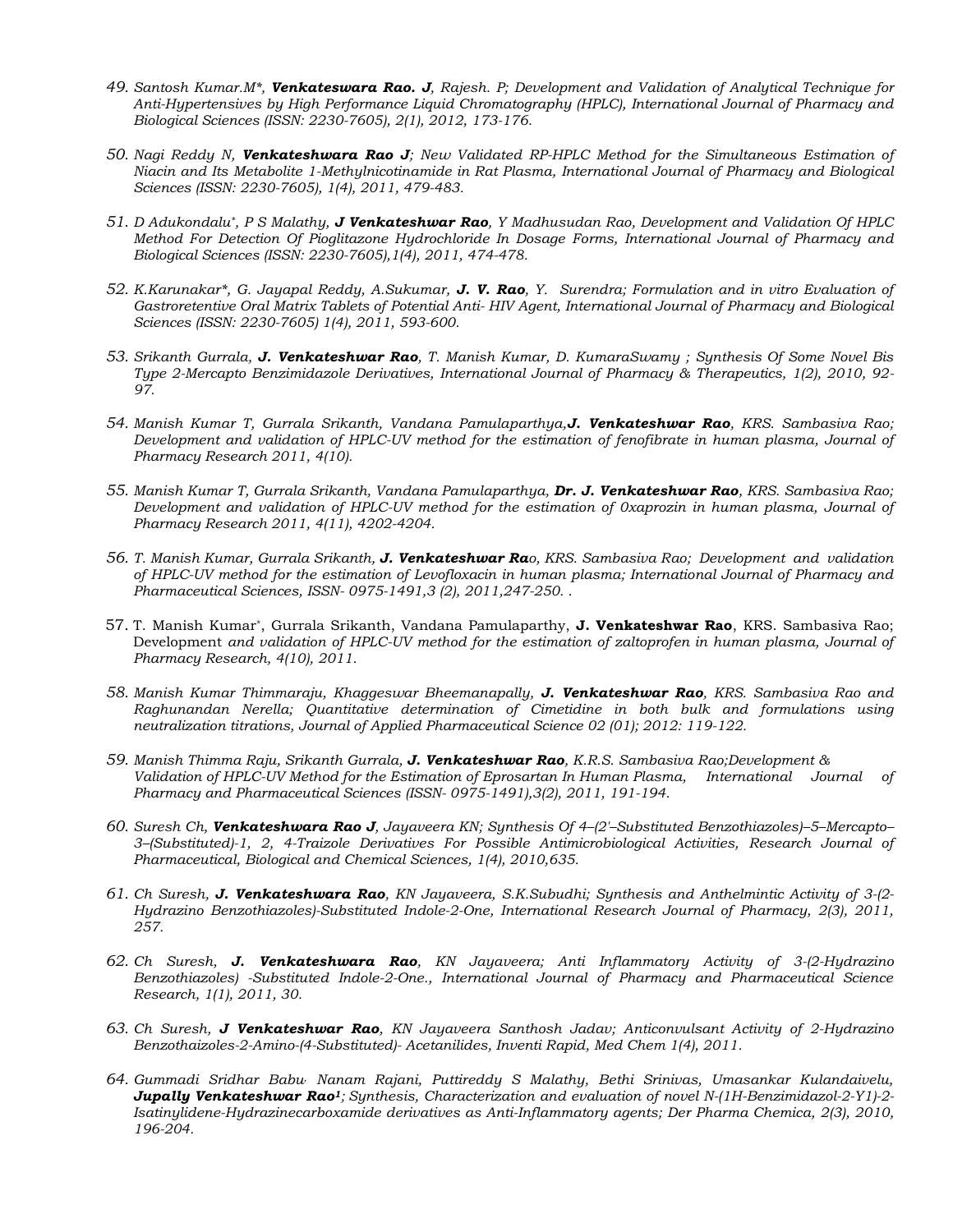- *65. Gummadi Sridhar Babu\*1, thatiparthy Swathy1, Puttireddy S Malathy1, Bethi Srinivas1, Umasankar Kulandaivelu\*2, Jupally Venkateshwar Rao1, Nerella Raghunandan1; Synthesis, Characterization and evaluation of novel substituted benzo-indolylidene acetohydrazide derivatives as Anti-Microbial agents.; Der Pharmacia Lettre., 2(4), 2010,408-415.*
- *66. B. Srinivas, V. Rajani Priya, G.Sridhar Babu, Jupally Venkateshwar Rao, P.S. Malathy, K.Rajamanohar, B.Chandra Prakash, L.Srikanth; Synthesis and Screening of New Isatin Derivatives; Der Pharma Chemica, 2(6), 2010,378-384.*
- *67. Akena Venkatesham, J. Venkateshwar Rao, K. Vijay Kumar, M. Sarangapani, Krishna Devarakonda; Effect of dialkyl- [2-(1-oxa-3, 4, 9-triaza-fluoren-2-yl-methoxy) ethyl] amines on biogenic amines: new potential antidepressants; Canadian Journal of Physiology and Pharmacology, 90 (12), 2012, 1585-1590.*
- *68. Raja Abhilash Punagoti, Venkateshwar Rao Jupally; Development and validation of RP-HPLC method for simultaneous determination of Ritonavir and Lopinavir in combined dosage form; Analytical chemistry an Indian journal, 14 (3) 2014, 88-92.*
- *69. E. Venkateshwarlu, A. Rama Narsimha Reddy, A. Shyam Sunder, G. Kiran, J. Venkateshwar Rao and S. Madhusudhan; Anti-hyperglycemic activity of methanolic extract of Salacia fruticosa leaves in alloxan induced diabetic rats; Drug Invention Today, 1(2), 2009, 95-97.*
- *70. L. Srikanth, Usha Naik, Ramesh Jadhav, N. raghunandan, J. Venkateshwar Rao and K. Raj Manohar; Synthesis and evaluation of new phenylamino-thiadiazolo-oxadiazolo-1, 3-benzoxazoles for their antifungal and anti-inflammatory activity; Der Pharma Chemica, 2010, 2(4):231-243.*
- *71. L.Srikanth\* , Usha Naik, Ramesh Jadav, Raghunandan and J. Venkateshwar Rao; Synthesis and Evaluation of New phenylamino-Thiazolo-oxadiazolo-1,3 Benzoxazoles for Their Antibacterial Activity; International Journal of Pharma and Bio Sciences; 1(4), 2010, 260-271.*
- *72. Radhika C, Venkatesham Akena, Venkateshwar Rao. J, Sarangapani M; Synthesis and cytotoxic activity of new Indole Derivatives; Asian J. Research Chem. 3(4), 2010, 965-968.*
- *73. Reena. M, Kiran G, Rajyalakhshmi G, Venkateshwar Rao J, Sarangapani M; Synthesis and anti-inflammatory activity of 2-substituted-((N, N-disubstituted)-1,3-benzoxazole)-5-carboxamides; Acta Pharmaceutica Sinica, 45 (6), 2010, 730-734.*
- *74. Chirra. Sravanthi, Jupally. Venkateshwara Rao; Dharma. Swathi; Synthesis Of N'-(3Z)-2-Oxo-1,2-Dihydro-3h-Indol-3-Yildene) (1,3) Thiazole (5,4-B) Pyridine-2-Carbohydrazide Derivative For Possible Anti-Microbiological Activities,International Journal of Pharmaceutical Research and Development,; 5(1), 2013, 096-099.*
- *75. Nagireddy N, Venkateshwar Rao J; UPLC Method development and validation for the estimation of risedronate in formulation; Asian J Pharm Clin Res, 6 (5), 2013, 235-237.*
- *76. Kemidi Ilaiah, V.Chandrashekar, K.B.Prusty, H.N.Vishwas, J.Venkateshwar Rao; Evaluation of oxidative stress markers in chronic kidney failures of south Indian populaion; International Research Journal of Pharmacy, 4 (1), 2013, 116-121.*
- *77. Santosh Kumar.M, Venkateshwar Rao Jupally; Development and Validation of A Stability Indicating RP-HPLC Method For Simultaneous Determination of Telmisartan And Amlodipine In Combined Dosage form; Asian J Pharm Clin Res, 7 (1), 2014, 15-18.*
- *78. Purma Aravinda Reddy, J. Venkateshwar Rao; A review of Lepidagathis Chistata; Int.Res.J.Pharm, 4 (11), 2013, 06-08.*
- *79. Purma Aravinda Reddy, J. Venkateshwar Rao; Analgesic Activity of Lepidagathis Cristata willd flower extracts; Int. J. Res. Ayurveda Pharm. 4(4), 2013, 510-513.*
- *80. Purma Aravinda Reddy, J. Venkateshwar Rao; Pharmacological Activity of Lepidagathis Cristata Root Extracts; Asian Journal of Biochemical and Pharmaceutical Research, 1 (3) 2013, 187-193.*
- *81. Purma Aravinda Reddy, J. Venkateshwar Rao; Evaluation of antiinflammatory activity of evolvulous alsinoids plant extracts, Journal of Pharmaceutical and Scientific Innovation, 2(3), 2013, 24-26.*
- *82. Purma Aravinda Reddy, J. Venkateshwar Rao; Anti-inflammatory activity of Lepidagathis Cristata flower extracts; Int. J. Res. Ayurveda Pharm. 4(6), 2013, 903-905.*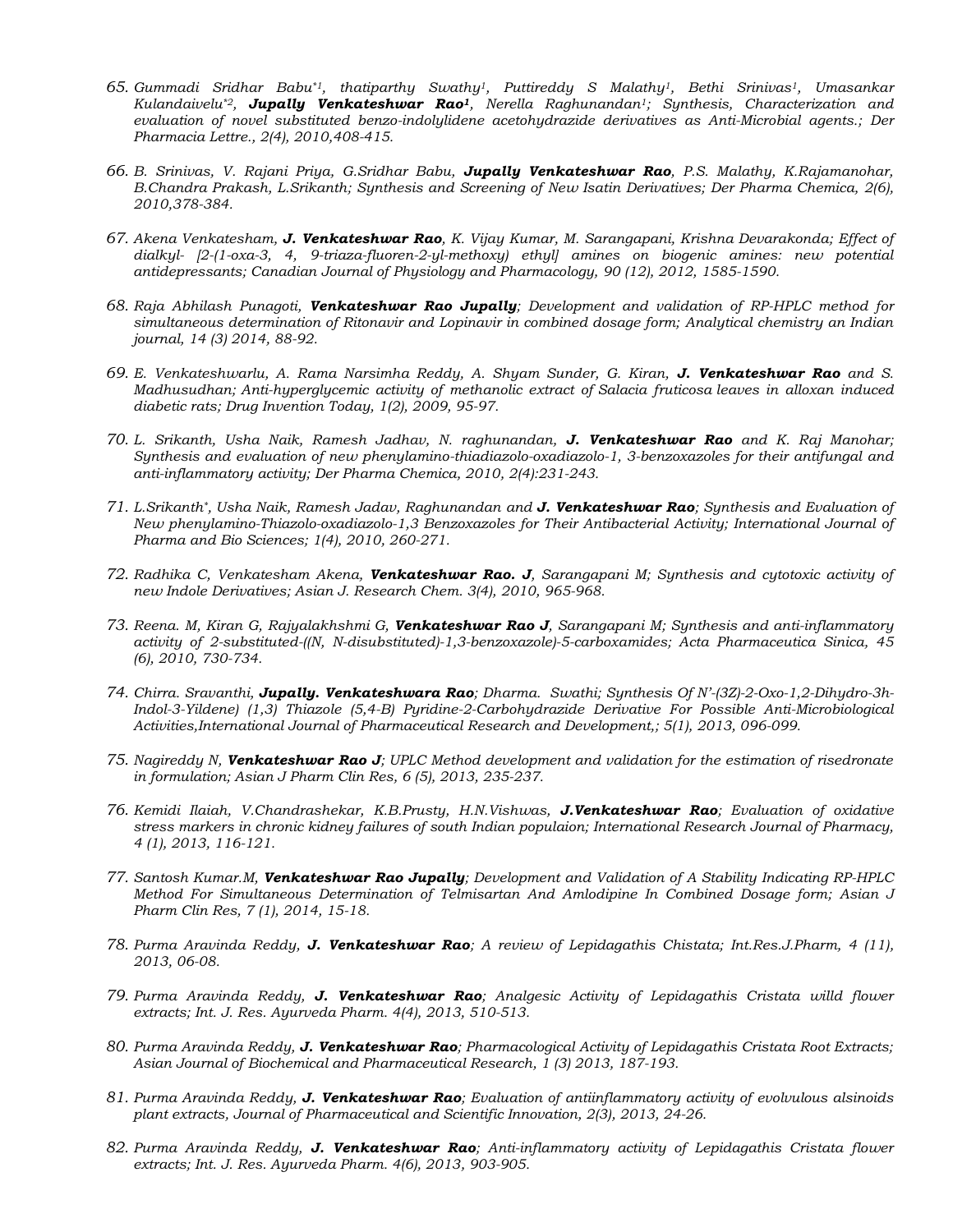- *83. Purma Aravinda Reddy, J. Venkateshwar Rao; Evaluation of Analgesic Activity of Lepidagathis Cristata willd Leaf extracts; International Research Journal of Pharmacy 4(4), 2013, 132-134.*
- *84. Purma Aravinda Reddy, J. Venkateshwar Rao; Anti inflammatory activity of Lepidagathis Cristata leaf extracts; World Journal of pharmacy and Pharmaceutical Sciences; 4(6), 2013, 529-535.*
- *85. N.Nagi Reddy, J.Venkateshwar Rao; Stability Indicating Method Development And Validation For The Determination Of Ezetimibe & Simvastatin In Tablet Dosage Form By RP-HPLC; International Journal Of Pharmaceutical Research And Biomedical Analysis, 1(1), 2012, 32-41.*
- *86. N.Nagi Reddy, J.Venkateshwar Rao; UPLC-Method Development and Validation for Simultaneous Estimation of Lamivudine, Abacavir and Zidovudine in Tablet Dosage Form; Journal of Advanced Pharmaceutical Research. 4(3), 2013, 69-73.*
- *87. Raja Abhilash Punagoti, Venkateshwar Rao Jupally; Development and validation of New RP-UPLC method for the quantitative determination of Olanzapine in tablet dosage form; Asian J Pharm Clin Res, 6 (3), 2013, 178- 181.*
- *88. Prusty K B, Panda P K, and Venkateshwar Rao J; Phytochemical and antiulcer activity of methanol and water extracts of cassia mimosoides Linn. (Family: Caesalpiniaceae) by pyloric ligation and aspirin+Plyloric ligation model; Pharmanest, 2(4), 2011, 342-351.*
- *89. E. Venkateshwarlu, B.S. Sharvana Bhava, K. Umasankar and J. Venkateshwar Rao; [Evaluation of Diuretic](http://www.lifescienceglobal.com/home/cart?view=product&id=570)  [Activity of Isatin Derivatives in Wistar Rats;](http://www.lifescienceglobal.com/home/cart?view=product&id=570) Journal of Pharmacy and Nutrition Sciences, 3(2), 2013, 141-148.*
- *90. Venkateshwar Rao Jupally & Rao MNA, Screening of Free Radical Scavenging properties of Lactic acid, International Journal of Pharmaceutical, Biological and Chemical Science ,1 (1), 2012, 20-24.*
- *91. Raja Abhilash Punugoti, Venkateshwar Rao Jupally, HPTLC Method Development and Validation for Determination of Etravirine in Bulk and Tablet Dosageform, International Journal of Pharmacy and Biological Sciences, 3(3) 2013, 515-522.*
- 92. Raja Abhilash Punugoti, **Venkateshwar Rao Jupally**, Design and Validation of Simple UV Spectrophotometric Method for The Assay 0f Glibenclamide In Tablet Dosage Form, International Journal of Pharmaceutical, Biological and Chemical Sciences, *2(4), 2013, 52-56.*
- *93. Venkateshwar Rao Jupally & Rao MNA, Increased Solubility and Stability Of Curcumin In Lactic Acid, International Journal of Pharmacy and Biological Sciences, 1(1) 2011, 50-53.*
- *94. Srinivas. U, Neelakanta and Venkateshwar Rao J, Analgesic activity of Clerodendrum phlomidis bark, Indian Drugs, 47(02), 2010, 57.*
- *95. Srinivas U, Yoganada R, Divakar.K and Venkateshwar Rao J, Phytochemical characterization of Justicia beddomei leaf, Journal of science and technology, 2010, 19.*
- *96. Srinivas U and Venkateshwar Rao J, Preliminary phytochemical investigations and Anti-diabetic activity of Clerodendrum phlomidis, Indian Drugs, 47(11), 2010, 39.*

#### **LIST OF RESEARCH PAPERS PRESENTED**

- *1. J. Venkateshwar Rao, N. Raghunandan, M. Aruna Devi, Dr. M. Sarangapani. Synthesis and CNS activity of 1-Nsubsituted -3 [3-Phenylquinazolin-4-3(H)-oxo-2yl methylene] indoline-1-one, Paper presented in National symposium on Emerging trends and development in chemistry. University arts and Science College, Kakatitya University held on 16th & 17th December 2003.*
- *2. B.Gopala Krishna, N.Raghunandan., J.Venkateshwar Rao, A.Venkatesham, M Sarangapani. Synthesis and CNS activity of 5-(2- Substitued benzaxazol -5yl)-3-(N, N-disubstituted aminomethly)-1,3,4-oxadiazolin -2- thiones. 55th Indian pharmaceutical congress, Chennai-2003.*
- *3. K.Anil., R.C. Doijad, Dr. F.V. Manvi, J. Venkateshwar Rao, An approach to formulation & evaluation of sold dispersions of zidovudine. International conference on recent advances in biomedical and therapeutic sciences. ICRABTS, Bundelkhand University, Jhansi, Jan 13 – Jan 15, 2004.*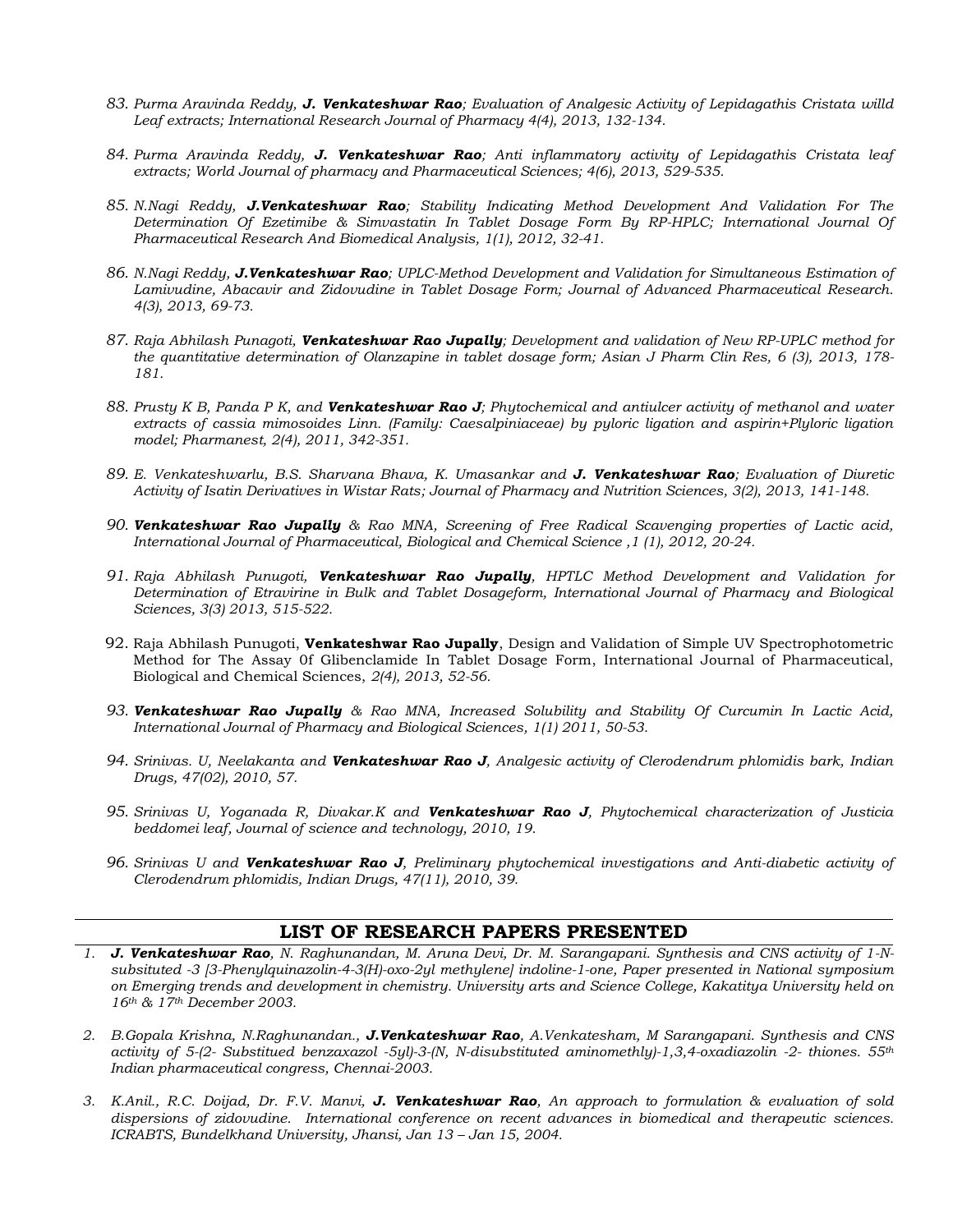- *4. J.Venkateshwar Rao, M.Srinivasa Rao, Dr.MNA Rao;Free radical scavenging properties of Lacticacid. UGC Sponsored National seminar on Drug discovery, UCPSc, KU, WGL, 26th & 27th March 2004.*
- *5. J. Venkateshwar Rao, M. Santosh Kumar, Dr. MNR Rao Stability of sulphacetamide sodium in Lactic acid. UGC sponsored National seminar on Drug discovery, UCPSc, KU-WGL 26th and 27th March 2004.*
- *6. J. Venkateshwar Rao, G. Sridher Babu, Dr. MNR Rao Solubility and stability of curcumin in Lactic acid UGC sponsored National seminar on Drug discovery, UCPSc, KU, WGL, 26th & 27th March 2004.*
- *7. N. Raghunandan, J. Venkateshwar Rao, M. Sarangapani. Synthesis and Evaluation of novel 1-N-substituted -3- [(3-Phenyl quinazolin -4- (3H) –on-2-yl) methylene] indoline -2- one for anticancer activity. Poster presentation in 56th IPC, Kolkata – 2004.*
- *8. Sanjay Kumar Bari, J. Venkateshwar Rao, A. Venkatesham, M. Sarangapani; Development of new Isation hydrazones as cytotoxic agents. Oral presentation in 56th IPC, Kolkata -2004.*
- *9. J. Venkateshwar Rao, A. Venktatesham, N. Raghunandan, M. Sarangapani. Synthesis of new indole derivatives as cytotoxic agents. Oral Presentation in 56th IPC, Kolkata – 2004.*
- *10. M. Sarangapani. J. Venkateshwar Rao, G. Sammaiah Development of new Isatin –3- [N2 – (2- mercaptobenzoxazol – 5-carbonyl)] hydrazones as cytotoxic agents. Poster presentation in 56th IPC, Kolkata – 2004.*
- *11. J.Venkateshwar Rao, N. Raghunandan, MR.Baig, M. Sarangapani. Development of new isatin-3-[N2-(3-aralamino-4-hydroxy benzoyl)] hydrozones as antioxidant and cytotoxic agents – received best paper award in 10th APTI National convention,on 17-18th October, at Nagpur –2005.*
- *12. J.Venkateshwar Rao, N. Raghunandan, B. Srinivas, G. Sammaiah, M.Sarangapani, Development of new isatin-3- [N<sup>2</sup>*-(2-aralamino thiazol -4-yl)] hydrazones as antioxidant and cytotoxic agents – poster presentation in National *Seminar on ETSAMC-UGC-Warangal 28th & 29th October 2005.*
- *13. J.Venkateshwar Rao, S. Bari, R. Anand Kumar, M. Sarangapani, Development of new isatin -3-[ N2-(2 N, Ndialkylamino methyl benzoxazol -5-carbo)] hydrazones as antioxidant & cytotoxic agents. Poster presentation in 57th IPC, Hyderabad-2005.*
- *14. J.Venkateshwar Rao, K. Vijaya, S. Shoba Rani, M. Sarangapani. Development of new isatin -3-[N2- (benzimidazol/2-methyl benzimidazol-1-acetyl)] hydrazones as antimicrobial, antioxidant and cytotoxic agents. Poster presentation in 2nd International Symposium on Drug discovery and Process Research (DDPR-2006), Feb 10- 12, Belgum-2006.*
- *15. J.Venkateshwar Rao, B.Gopal Krishna ,N. Raghunandan, Sanjay Bari, M. Sarangapani Synthesis of 2 dialkylamiomethyl(1,3,4)oxadiazino-(6,5-b)indoles as new anticancer and antioxidant agents-Poster presentation in APTI- National convention, Banglore-2006.*
- *16. U.Srinivasa, A.M. Krupanidhi ,J.Venkateshwar Rao,S.Sham Mukappa Analgesic and diuretic activities of ethanolic extract of justicia beddomei leaves – Poster presentation in APTI-National convention, Bangalore-2006.*
- *17. N.Raghunandan, A.Venkatesham, J. Venkateshwar Rao, L.Venkateshwarlu, V.Shoba Rani and M.Sarangapani. Development of (Z)-2-amino-N'-(5substituted-2-oxoindolin-3-yliden) benzo(d)oxazole-5-carbohydrazide as cytotoxic agents. Poster presentation in 58th IPC Mumbai-2006.*
- *18. M.Ajitha, N.Raghunandan, A.Venkatesham, J. Venkateshwar Rao and M.Sarangapani. Development of New (Z)-3- (2-(aryl substitutedhydrazino)-5-sulfamyl-1-substituted indolin-2-one as cytotoxic agents. Poster presentation in 58th IPC-Mumbai-2006.*
- *19. U.Srinivasa, J. Venkateshwar Rao and Ramakrishna Shabaraya, Anticonvulsant activity of justicia beddomei leaf extract– Poster presentation in IPA-National convention, Delhi -2009.*
- *20. Manish.T, Srikanth G, Venkateshwar Rao J, Raghunandan; Development and validation of HPLC-UV method for the estimation of Eprosartan in Human Plasma. Poster Presented in 62nd IPC, 2010, Manipal.*
- *21. Srikanth G, Manish.T, Venkateshwar Rao J, Raghunandan; Development and validation of HPLC-UV method for the estimation of Levofloxacin in Human Plasma. Poster Presented in 62nd IPC, 2010, Manipal.*
- *22. T.Varun, J.V.Rao, K.Ilaiah, M.Ravindra Reddy, YNR, PSP Rao, Sanjeev kumar Subudhi., Evaluation of Oxidative stress markers in chronic kidney disease patients. Poster presented in FIP congress-2012 in Amsterdam (Netherlands), 07/10/2012.*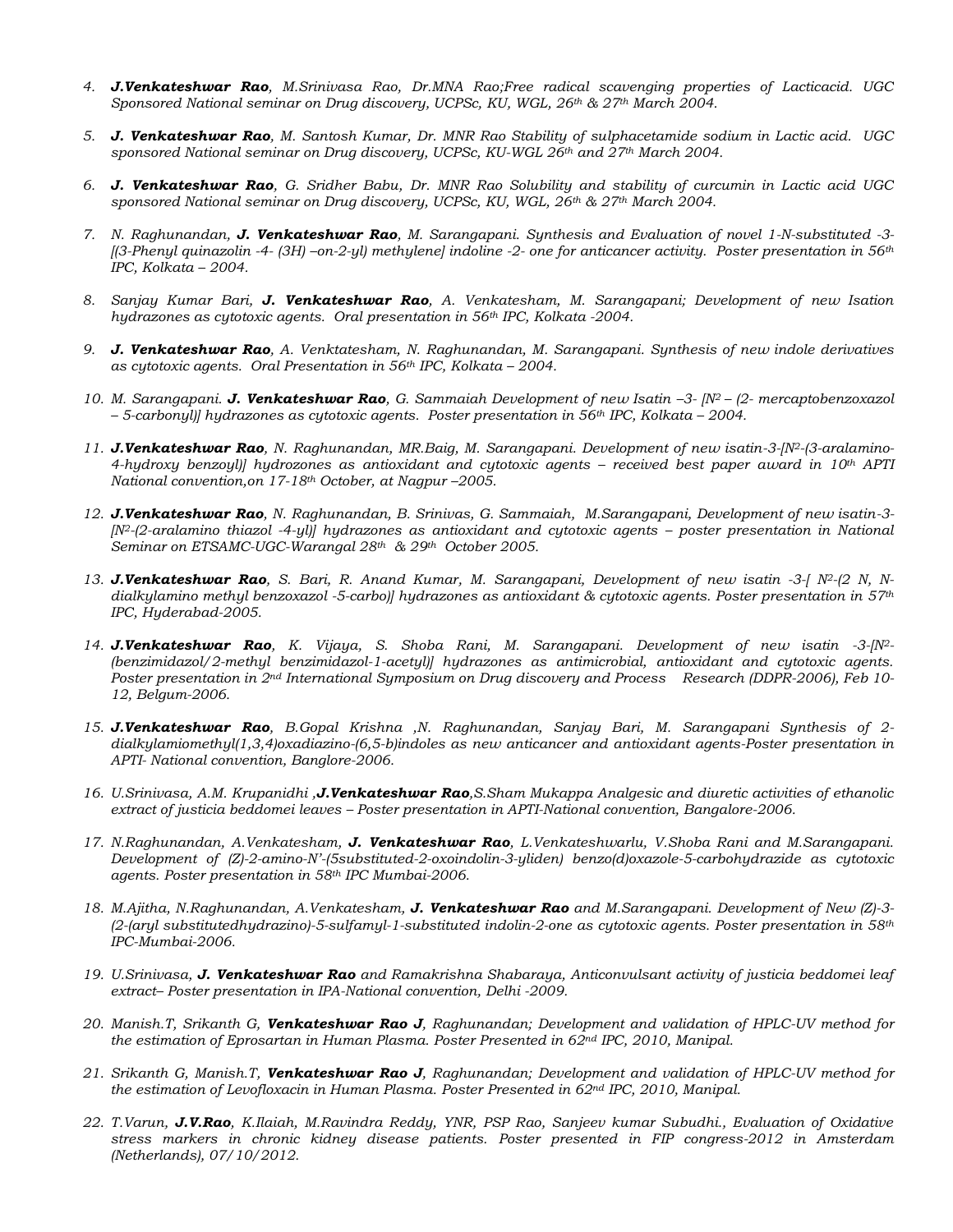- *23. Manish Kumar Timmaraju, Venkateshwar Rao. J, Raghunandan.N; Quantitative Determination of Cimetidine in both Bulk and Formulations Using Neutralization titrations. Paper presented in International conference" Recent Advances in Pharmaceutical Science: Transferring Knowledge from Education to Practice" Feb 25th-26th, 2012; Venue: C.V.Raman Auditorium, Kathmandu University, Nepal.*
- *24. Manish Kumar Timmaraju, Venkateshwar Rao. J, KBS Sambasiva Rao, Validation of Fluindione in bulk form using UV-Spectrophotometric Method.Paper presented in AP Science Congress-2012.*
- *25. Jayapal Reddy G, Venkateshwar Rao J: Enhancement of Bioavailability of Atorvastatin Calcium through Gastric Resident Formulation Approach" at International conference on "Recent Advances in Pharmaceutical Sciences (RAPS-2012)" held at University College of Pharmaceutical Sciences, Kakatiya University, Warangal, 22nd-24th, November 2012.*
- *26. Edhara Brahmani & J.Venkateshwar Rao, "Pharmacovigilance: A World wide master key for day safety monitoring" poster presented in 2nd International conference and exhibition on Pharmacovigilance and Clinical trials, Sponsored by OMICS Group conferences, Hilton san Antonio Airport, TX, USA, held on 18th & 19th November, 2013.*
- *27. Jayapal Reddy G, Venkateshwar Rao J: Formulation and Evaluation of GRDDS" in S.R.College of Pharmacy, Ananthasagar , Warangal-AP(506371).*

# *LIST OF RESEARCH PAPERS COMMUNICATED*

- *J.Venkateshwar Rao & P.Raja Abhilash; Development and Validation of New RP-UPLC Method for the Quantitative Estimation of Naproxen in Tablet Dosage Form; International Journal of Chemical and Analytical Science.*
- *J.Venkateshwar Rao & Nagi Reddy N, Method Development and validation for estimation of telmisartan and atorvastatin dosage form by HPLC, Int. J.Pharma & Pharma. Sciences.*
- *J.Venkateshwar Rao, Jeevan Kumar, Jyosna; Synthesis & Pharmacological Screening of new isatin-3-[N2- Benzimidazol-1-acetyl)] Hydrazone; Int. J. Pharma.Sci.Letters.*

### *LIST OF BOOKS PUBLISHED*

- 1. Jayapal Reddy Gangadi, **Venkateshwar Rao Jupally**, Anusha V*; Hydrodynamically Balanced Floating Tablets of Antidiabetic Agent for Sustained Release: Formulation and Evaluation a Novel approach to Gastric Retention; LAP Lambert Academic Publishing (2013-09-13); ISBN-13: 978-3-659-45356-4; ISBN-10: 3659453560; EAN: 9783659453564.*
- 2. Raja Abhilash Punagoti, **Venkateshwar Rao Jupally**, Introduction to Analytical Method Development and Validation; *Scholar's Press, Germany; ISBN-13: 978-3-639-71125-7.*

### *LIST OF Ph.D AWARDED STUDENTS*

| <b>NAME OF THE STUDENT</b> | <b>UNIVERSITY</b>  | <b>TITLE OF PROJECT</b>                                                                                                                                     |
|----------------------------|--------------------|-------------------------------------------------------------------------------------------------------------------------------------------------------------|
| 1. U Sriniyasa             | ANU<br>2010        | Investigation of some selected medicinal plants extracts for<br>possible biological activities.                                                             |
| 2. K.S.Nataraj             | JNTUA<br>2010      | Synthesis and Pharmacological screening of new indole<br>derivatives.                                                                                       |
| 3. Ch.Suresh               | JNTUH<br>2014      | Synthesis and screening of new benzothiazoles derivatives<br>for possible biological activities.                                                            |
| M.Manish<br>4.             | ANU<br>2013        | Effect of Atorvastatin calcium on Nitric oxide concentration<br>in plasma of rats and Bioanalytical Method development<br>and validation of selected drugs. |
| 5. N. Nagi Reddy           | <b>ANU</b><br>2015 | Method Development and Validation for Estimation of<br>Selected Drugs in Formulations and Biological Fluids By<br>HPLC.                                     |
| P.Raja Abhilash<br>6.      | <b>ANU</b><br>2015 | Method development and validation for estimation of<br>selected drugs in dosage forms and biological fluids by<br>various analytical techniques.            |
| 7. E.Venkateshwarlu        | <b>ANU</b><br>2015 | Pharmacological Screening of Some Isatin Derivatives.                                                                                                       |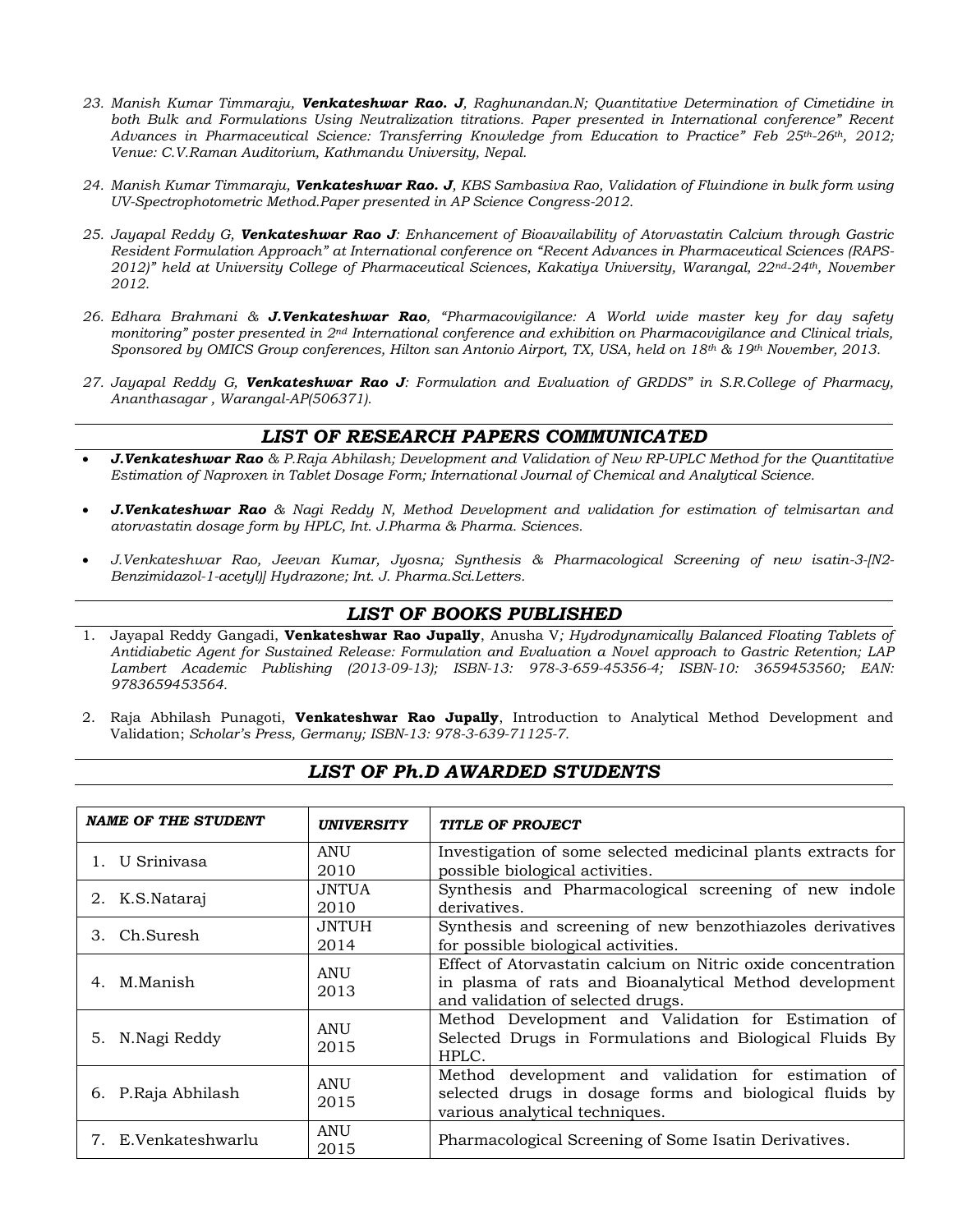| 8. M.Santhosh        | JNTUH | Development of analytical techniques and validation of    |  |  |
|----------------------|-------|-----------------------------------------------------------|--|--|
|                      | 2016  | antihypertensive, anti-HIV and NSAIDS by HPLC.            |  |  |
| 9. P. Aravind Reddy  | ANU   | Investigation and Biological Screening of Lepidagathis    |  |  |
|                      | 2015  | cristata wild and Evolvulus alsinoids                     |  |  |
| 10. G. Jayapal Reddy | ANU   | Studies on Enhancement of Bioavailability of Atorvastatin |  |  |
|                      | 2017  | Calcium Through Novel Formulation Approach.               |  |  |

# *LIST OF Ph.D IN PROGRESS STUDENTS*

| <b>NAME OF THE STUDENT</b> | <b>University</b>       | <b>TITLE OF PROJECT</b>                                                                                                          |  |  |  |  |
|----------------------------|-------------------------|----------------------------------------------------------------------------------------------------------------------------------|--|--|--|--|
| 1.P. Poli Reddy            | ANU,<br>Submitted, 2015 | Anti-<br>Evaluation of<br>Anti-Arthritic,<br>Anti-Ulcer.<br>Inflammatory and Anti-Diabetic activities of Momordica<br>cymbalaria |  |  |  |  |
| l 2.Ch. Sravanthi          | JNTUH<br>Submitted 2017 | Synthesis and screening of new isatin peptide derivatives<br>for possible biological activities.                                 |  |  |  |  |

# *EDITORIAL BOARD MEMBER*

- ➢ *Managing Editor, International Journal of Pharmacy, and Biological Sciences.*
- ➢ *Executive Editor, International Journal of Pharmaceutical and Allied Sciences Archive (IJPASA).*
- ➢ *Editorial board member of clinical pharmacy news letter.*
- ➢ *National Advisory Board Member of PHARMANEST-an International peer reviewed Journal.*
- ➢ *Editorial Advisory Board Member (India), International Journal of Pharmaceutical, Biological and Chemical Sciences (IJPBCS).*
- ➢ *Editorial Board member, Journal of advanced Pharmaceutical Research (JAPR)*

### *PROJECTS CARRIED*

• *As a Chief coordinator for MODROBS Project under AICTE New Delhi, in the year 2013 and 2014 grant in aid sanctioned Rs.11, 00,000.*

## *KEY POSITIONS HELD*

- 1. *As a Chairman for the scientific session of National seminar on "Recent advances in Novel Drug delivery systems" organized by SIPS Hanamkonda on 3rd July 2010.*
- 2. *As a co-chairman for the Oral presentations in the international conference on "Recent advances in Drug Discovery" organized by UCPS Kakatiya University, Warangal from 22nd to 24th October 2010.*
- 3. *As a Joint Secretary of local organizing committee 15th annual national convention of APTI 2010, theme: Quality in pharma education: Role of teacher, Technology, and Management; held on 2nd and 3rd November 2010, Hyderabad.*
- 4. *As a chairperson for 63rd Indian Pharmaceutical congress, held on 16th to 18th Dec 2011, Bengaluru.*
- 5. *As a Secretary of local organizing committee of 4th Student congress, on "Evidence based Pharmacy Education" organized by IPA Education Division, Hanamkonda Branch, Warangal from 18th & 19th February 2012.*
- 6. *As a working committee member for national conference on "Reforms and innovations in Pharmaceutical education towards Global Standards" held on 17th and 18th August 2012, in Association with APTI- AP State Branch and Centre for Pharmaceutical sciences, IST, JNTUH.*
- 7. *As a coordinator for Indo-American Pharmaceutical regulatory symposium, held on 18th to 20th October 2012, in association with Northeastern University Boston, USA and Centre for Pharmaceutical sciences, IST, JNTUH, Hyderabad.*
- 8. *As a Member of organizing committee of the international conference on "Recent advances in Pharmaceutical sciences" organized by UCPS Kakatiya University, Warangal from 22nd to 24th November 2012.*
- 9. *As a Chairman of souvenir committee for 18th annual national convention of APTI, Theme: Enhancing Quality of education and research to meet global challenges on 25th to 27th October 2013 at VIPS, Rajahmundry, A.P.*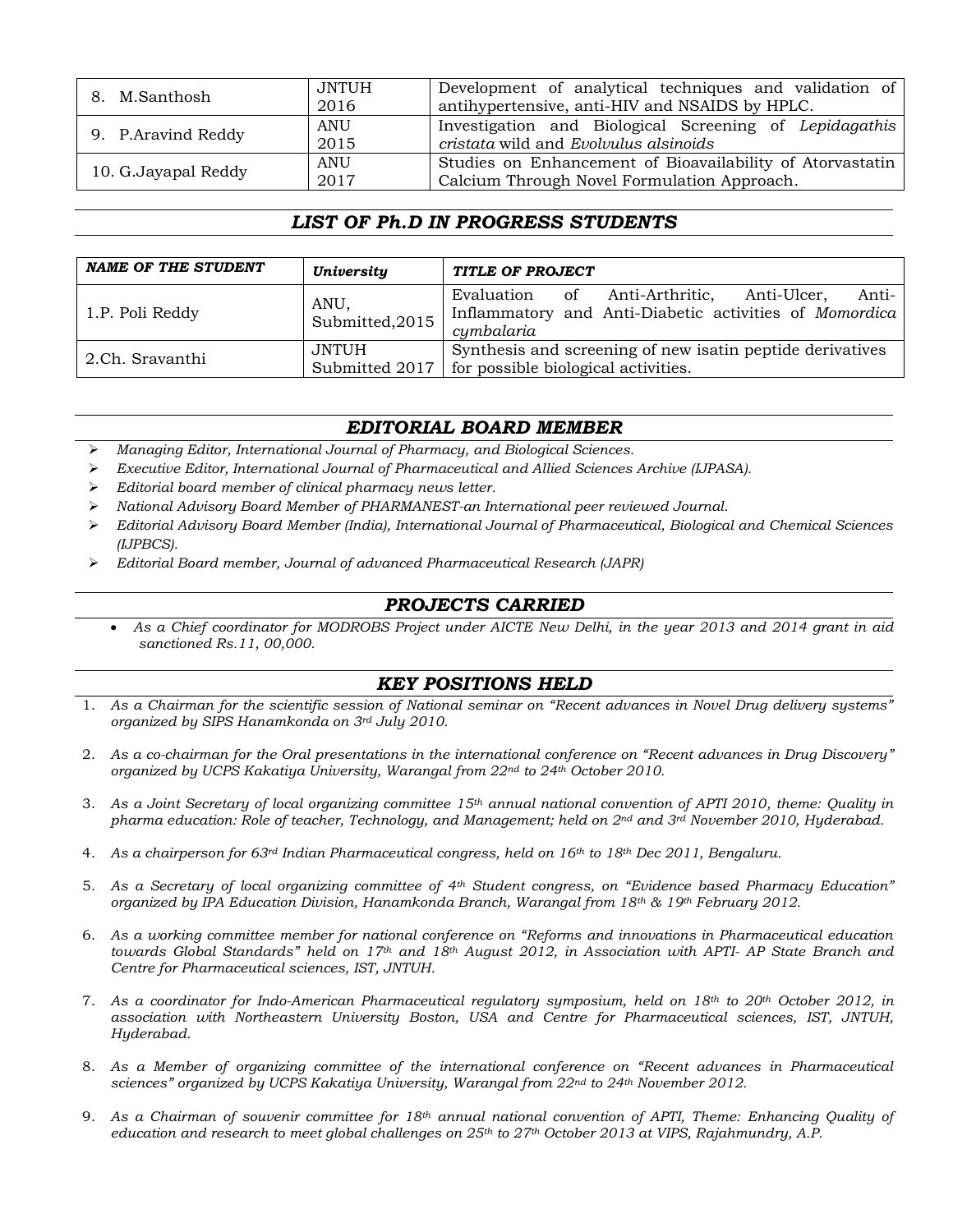- 10. *As a working Member for Indian congress of Pharmacy Practice and Inaugural convention Indian association of colleges of pharmacy, bengalore, Theme: Advancing Pharmacy Practice in india the next generation pharmacist, Venue: Hotel Sheraton, Bengaluru, 21st and 22nd of February 2014.*
- 11. *As a Chairman for the scientific session at the 62nd Indian Pharmaceutical congress, on 17th-19th December 2010 at Manipal University, Manipal.*
- 12. *As a Chairman (Poster Evaluation) for 2nd IPA-Student's congress, 9th to 11th July 2009, organized by IPA-Educational Division and ABMRCP-Bengaluru.*

## *Question Paper setting & valuator*

- 1. Appointed as a Question Paper Setter for Paramedical M.Pharm.Entrance Examinations for 2012-2013-Selection committee directorate of Medical education Kilpauk, Chennai-10. Dt: 15.06.2012.
- 2. Appointed as a Question Paper Setter for IV B.Pharmacy Examination Question Bank, Nov-Dec, 2012. Dt: 13.10.2012, JNTU, Kakinada.
- 3. Appointed as examiner for evaluating the answer Scripts of the Question Papers-I.T.3.Pharmaceutical Organic chemistry-I, B.Pharmacy-I Year, Sri Padmavathi Mahila visva Vidyalayam, Tirupati. Dt: 27.04.2011.
- 4. Appointed as a Question Paper Setter in I.T.3-Pharmaceutical Organic chemistry-I, Sri Padmavathi Mahila visva Vidyalayam, Tirupati. Dt: 27.07.2010.
- 5. Appointed as examiner for evaluating the answer Scripts of the Question Papers-B.Pharmacy-I Year-I.T.3- Pharmaceutical Organic chemistry-I, Sri Padmavathi Mahila visva Vidyalayam, Tirupati. Dt: 28.09.2011.
- 6. Appointed as a Question Paper Setter for the M.Pharmacy Degree Examinations of the SRM University for the subject: MPC 114-Advanced Organic Chemistry-I, Regulation 2009, Dt: 23.09.2011.
- 7. Appointed as examiner for evaluating the answer Scripts of the Question Papers-I.T.2.Pharmaceutical Inorganic chemistry-I, B.Pharmacy-I Year, Sri Padmavathi Mahila visva Vidyalayam, Tirupati. Dt: 13.12.2005.
- 8. Appointed as a Question Paper Setter in M.Pharmacy-II Semeter, For MPH-104-Advanced Pharmaceutical Chemistry and MPH-105-Medicinal Chemisty (Drug Design), Sri Padmavathi Mahila visva Vidyalayam, Tirupati. Dt: 03.10.2012.
- 9. Appointed as a Question Paper Setter For the M.Pharmacy Degree Examinations of the SRM University for the subject: MPC 114-Advanced Organic Chemistry-I, Regulation 2009, Dt: 30.11.2012.
- 10. Appointed as a Question Paper Setter for II Year B.Pharmacy Examination Question Bank, Nov-Dec, 2012. Dt: 10.11.2012, JNTU, Kakinada.
- 11. Appointed as a Question Paper Setter in M.Pharmacy-I Year, For MPharm-Pharmaceutical Analysis, Subject: Pharmaceutical and cosmetic Analysis, Vinayaka Missions University, Salem Dt: 11.03.2011.
- 12. Appointed as a Question Paper Setter For Pre-Ph.D of the RGUHS, Bengaluru, Dt: 07.03.2013.
- 13. Appointed as a Question Paper Setter for M.Pharm.Entrance Examinations-sub:Pharma.Analysis, Medicinal Chemistry-I & Modern methods of analysis for 2014-2015, Director of Medical Education(OSD)/Secretary Selection committee,Chennai.

### *DISTINCTIONS/AWARDS RECIEVED*

- ➢ Received "Best outgoing students Certificate" from Manipal in 1994".
- ➢ Received "Best outgoing students Certificate" from VLCP Raichur in 1991".
- ➢ Received "Manglore University First Rank with distinction in M. Pharmacy in 1994".
- ➢ Received "Two times First Rank & Two times Second rank in B. Pharmacy course".
- Received "Best Poster presentation award in the scientific session Pharmaceutical Chemistry for 10<sup>th</sup> APTI, National Convention, Rashtrasant Tukdoji Maharaj Nagapur University, 17-18th October-2005", **Title:** "Development of new isatin-3CN-2-(3-aryldeneimino-4 hydroxy benzoyl)]-hydrazones as anti-oxidants and cytotoxic agent"

## *QIP/ SDP ATTENDED*

| Programme                                          | <b>Sponsors</b>               | Held on                   |
|----------------------------------------------------|-------------------------------|---------------------------|
| 1. Advances in medicinal Chemistry (QIP)           | AICTE-New Delhi               | 17/03/2008 to             |
|                                                    | Pharmacy cell, UCPSc, KU, Wgl | 28/03/2008 (Two           |
|                                                    |                               | Weeks)                    |
| 2. Newer Trends in Pharmaceutical chemistry/       | AICTE-New Delhi               | 30/01/2006 to             |
| Molecular Modeling and CADD.                       | Pharmacy cell, UCPSc, KU, Wgl | 08/02/2006                |
| 3. Current Status of research and Development in   | AICTE-New Delhi               | 18th to 30th July,        |
| Pharmaceutical industry for teachers in Pharmacy   | IPA & ABMRCP-Bengaluru.       | 2011                      |
| education.                                         |                               |                           |
| 4. Current activities and future perspectives in   | AICTE-New Delhi               | $20th$ April to $4th$ May |
| Pharmaceutical chemistry research and Development. | Hindu college of pharmacy     | 2013.                     |
|                                                    | Guntur.                       |                           |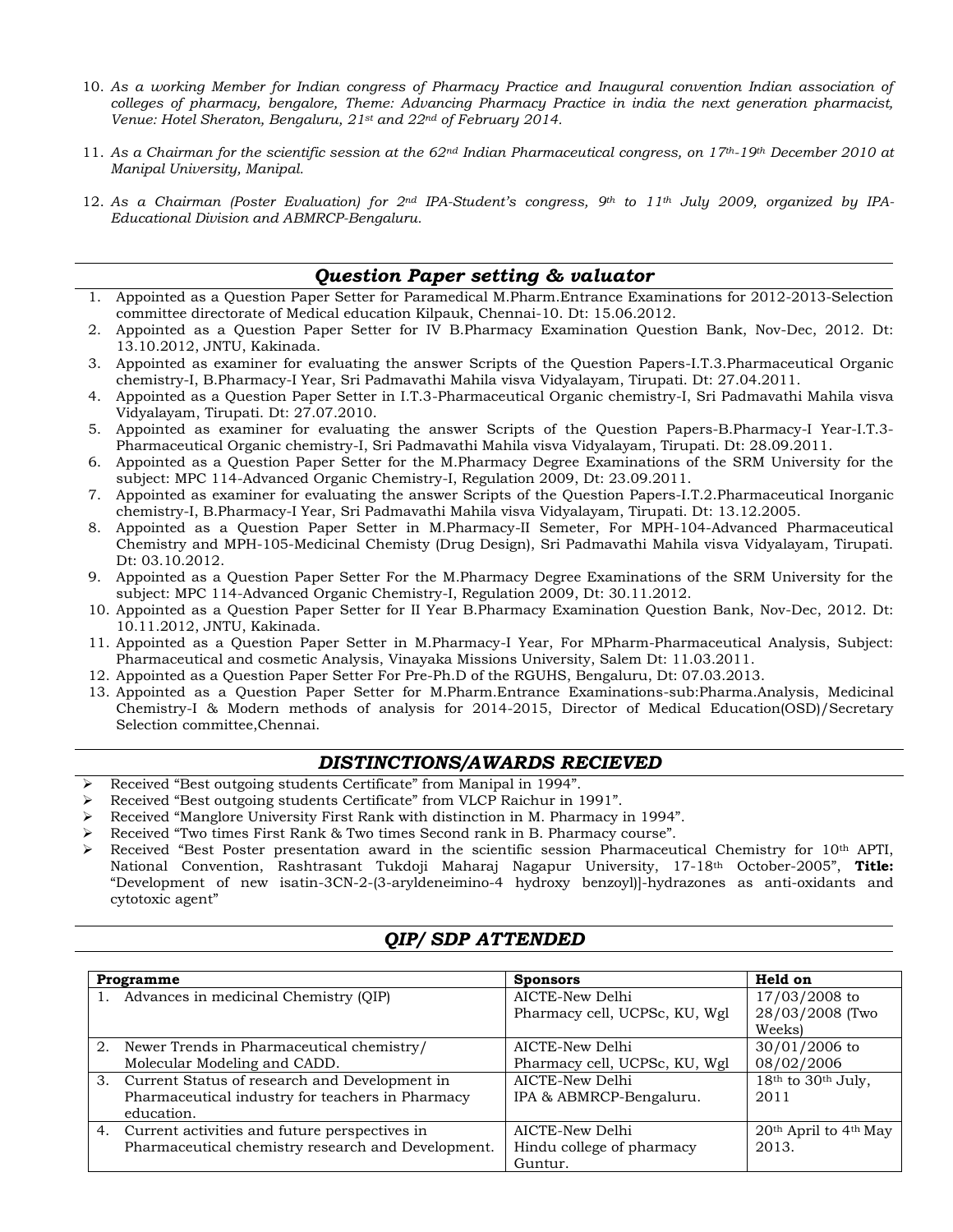- ➢ Life member of IPA.
- ➢ Life member of APTI.
- ➢ Executive Council member for Board of Studies in Faculty of Pharmaceutical sciences (B.Pharm and M.Pharm), Kakatiya University, Warangal. A.P.
- ➢ Life member of Indian Association of Colleges of Pharmacy, India.
- ➢ Executive committee member of The Indian Pharmaceutical Association (education division).
- ➢ Inspector of Pharmacy Council of India, New Delhi.
- ➢ Vice President, IPA-Hanamkonda Branch.
- ➢ Executive member of APTI-AP Branch.
- ➢ Vice president, APTI, Telangana Branch, 2016 onwards.
- ➢ Board of Studies Member in Faculty of Pharmaceutical sciences (B.Pharm and M.Pharm), Kakatiya University, Warangal. TS- for A.Y-2017-2019

### *EXPERIENCE*

Acted as examiner, Question Paper setting & evaluator for D. Pharmacy, B. Pharmacy, Pharm.D & M.Pharmacy in various subjects like Pharmacerutical Analysis, Medicinal Chemistry, Pharmaceutical Organic Chemistry, Biochemistry for Osmania, Bijupatnaik, Rajiv Gandhi, Acharya Nagarjuna, MGR Medical, Andhra, JNTUH, JNTUK, Padmavathi Mahila visva Vidyalayam, Berahmpur & Kakatiya University.

### *PERSONAL PROFILE*

| Name                   | : Dr. Jupally Venkateshwar Rao                                                                                |
|------------------------|---------------------------------------------------------------------------------------------------------------|
| Date of Birth          | $: 02-09-1968$                                                                                                |
| Sex & Marital Status   | : Male, Married                                                                                               |
| Languages Spoken       | : English, Telugu, Kannada, Hindi                                                                             |
| Mother Tongue          | : Telugu                                                                                                      |
| <b>Present Address</b> | : Principal & Professor<br>Talla Padmavathi College of Pharmacy<br>Orus, Kareemabad, Warangal. (A.P.)-506 012 |
| Official Phone         | :009108702434057(0)                                                                                           |
| Mobile No              | : 09849945165                                                                                                 |
| Email                  | : pharmacyvenkat@gmail.com,                                                                                   |
| Residential Address    | : H.No. 6-38/A/2/2 Gopalpur, Vivek Nagar,<br>100 feet Road, Hanamkonda, Warangal. (AP),<br>PIN-506 015        |
| Nationality            | : Indian, Passport No. A3007987                                                                               |
| Date of Issue          | $: 09-07-1997.$                                                                                               |

**APPROVED RESEARCH SUPERVISOR:** For Ph.D of Nagarjuna University, Guntur (A.P) and JNTU,Hyderbad and JNTU, Ananthapur